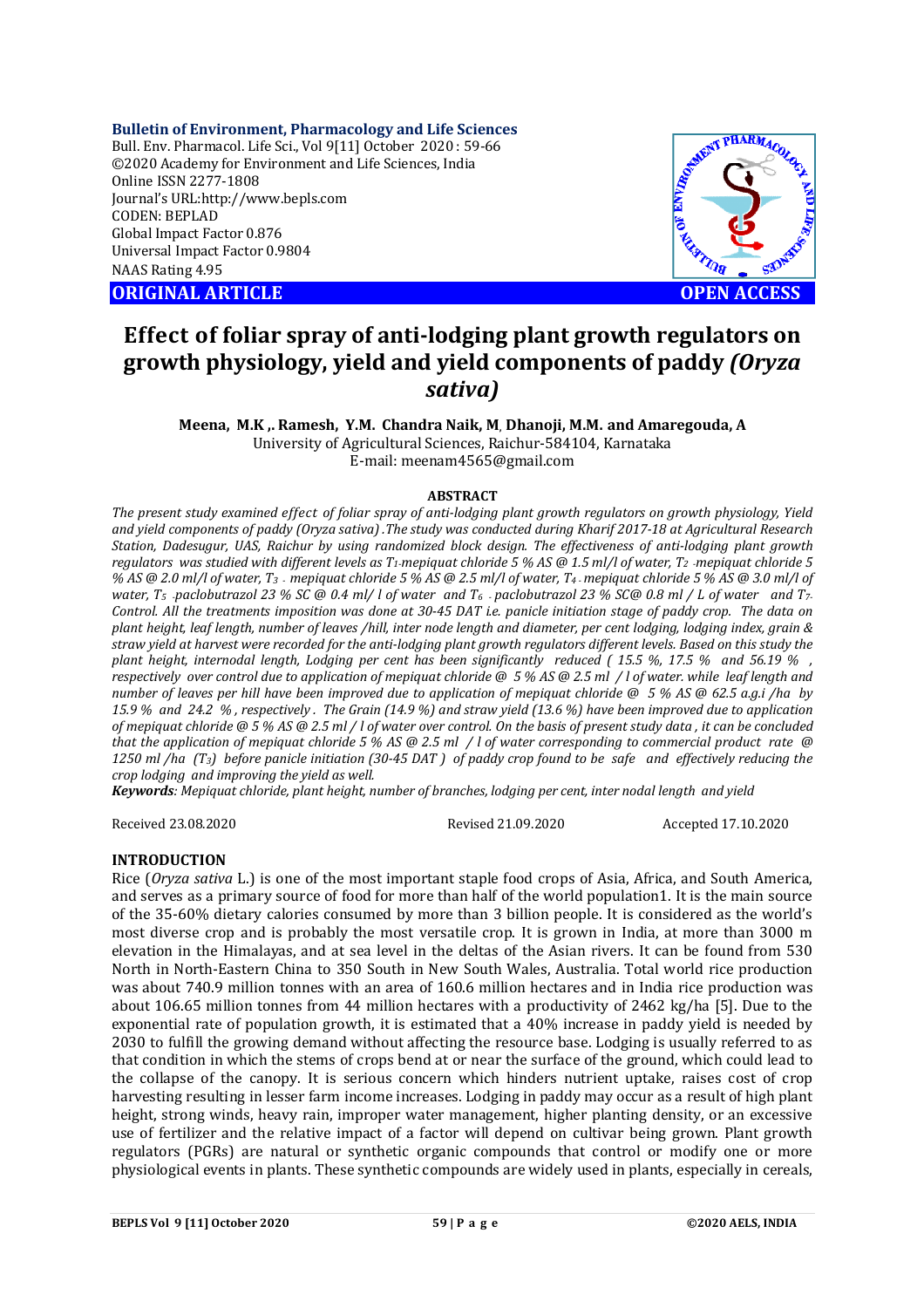in reducing plant height. The most commonly used and known PGR group is the gibberellins. Gibberellins affect many physiological functions in plants. They are essentially responsible for controlling cell elongation and shoot and stem growth [20, 22]. Growth enhancer or retardant have tremendous effects on growth and flowering stage of paddy crop without imposing any deleterious effect on the environment and human health as well. Exogenous application of plant growth retardant can alter the sex ratio and sequence if applied at the two- or four-leaf stage, which is the critical stage at which the suppression or promotion of either sex is possible. The effects of plant growth enhancers and retardant in paddy exhibits a fascinating range of floral morphology and growth parameters and yielding several types of sexual expression. Furthermore, these types are affected greatly by environmental factors as well as hormones in the plant system. The use of growth regulators such as MC to decrease plant height alters plant morphology and can alter assimilate partitioning in favor of seed growth by increasing radiation utilization efficiency. On the other hand, many PGR substances are also widely utilized in cereals and oilseed crops to facilitate harvesting and increase yield and quality. For this reason, they are thought to have high potential in many plants [4]. Plant growth retardant i.e. mepiuat chloride is also used to control the vegetative growth of paddy plants, thereby increasing the plant population per unit area with regard to yield. Lodging in rice may occur as a result of strong winds, heavy rain, improper water management, higher planting density, or an excessive use of fertilizer and the relative impact of a factor will depend on cultivar being grown. Compounds with novel modes of action, possessing good Plant growth retarding activity have been advocated for use in paddy. Hence, under such circumstances, newer product like mepiquat chloride need to be evaluated for justifying their effect on growth, yield and quality in paddy . In this direction it is essential to study bio-efficacy and phytotoxicity of mepiquat chloride 5 % AS –An anti lodging agent in paddy crop.

### **MATERIAL AND METHODS**

A field trial was conducted during Kharif season of 2017 at ARS, Dadesugur to study effect of foliar spray of anti-lodging plant growth regulators on growth physiology, yield and yield components of paddy (*Oryza sativa*) crop developed by M/s. GSP Crop Science Pvt .Ltd. Ahmedabad (Gujarat). The foliar application as seven treatments comprised with four doses of Mepiquat Chloride 5% AS @ 37.5, 50.0, 62.5 and 75.0 g a.i/ha and two doses of Paclobutrazol 23 % SC @ 50 and 100 g a.i. / ha at before panicle initiation (approximate 30-45 days after crop transplanting) and untreated check. The experiment with seven treatments was laid out in Randomized Block Design with three replications. The paddy (RNR-15048) was used for the study and sowing was done at spacing 20 cm X 10 cm .Treatments were applied by using a Knap sack sprayer fitted with hollow cone nozzle with water volume of 500 liter/ha. Recommended package of practices were followed to raise the crop. The data on plant height, leaf length, number of leaves /hill, inter node length and diameter, number of panicle / hill, number of tillers / hill, culm length and diameter, per cent lodging, lodging index, grain & straw yield at harvest were recorded.

# **Procedure and techniques adopted for observation of different parameters are**

- 1. **Plant height (cm):** Plant height was taken by using meter scale by placing it on the surface of the soil of the plot and up to the top of the apical portion of main shoot of the plant. Three plants from each plot were selected randomly for each treatment before spray, 15 DAA, 30 DAA, and 45 DAA i.e. at harvest; mean values were used for statistical analysis
- 2. **Number of leaves / hill** : This was determined by counting leaves obtained from hill from each plot selected randomly for each treatment; mean values were used for statistical analysis
- 3. **Leaf length**: Paddy leaves, usually bent, are stretched along the culm axis for plant height measurement and these were measured with a meter scale and expressed in cm; mean values were used for statistical analysis.
- 4. **Culm (Stem) length**: Stem length is the distance between the plant base and the panicle neck node.It was also measured by a meter scale and expressed in cm; mean values were used for statistical analysis.
- 5. **Stem diameter** : Stem outer diameter was measured at the third inter node of the stem after stripping off leaves and leaf sheaths, by using digital vernier caliper and readings were recorded and expressed in mm.
- 6. **Grain & straw yield (kg/ha)**: Grain and straw yield obtained from net plot area were converted in to yield per hectare.

# **Degree of severity of lodging: (per cent lodging and lodging index)**

The severity of lodging was divided into five levels or degrees and calculated by the extent (area) of lodging as a percentage of the area. The levels are as follows. Level 1: No lodging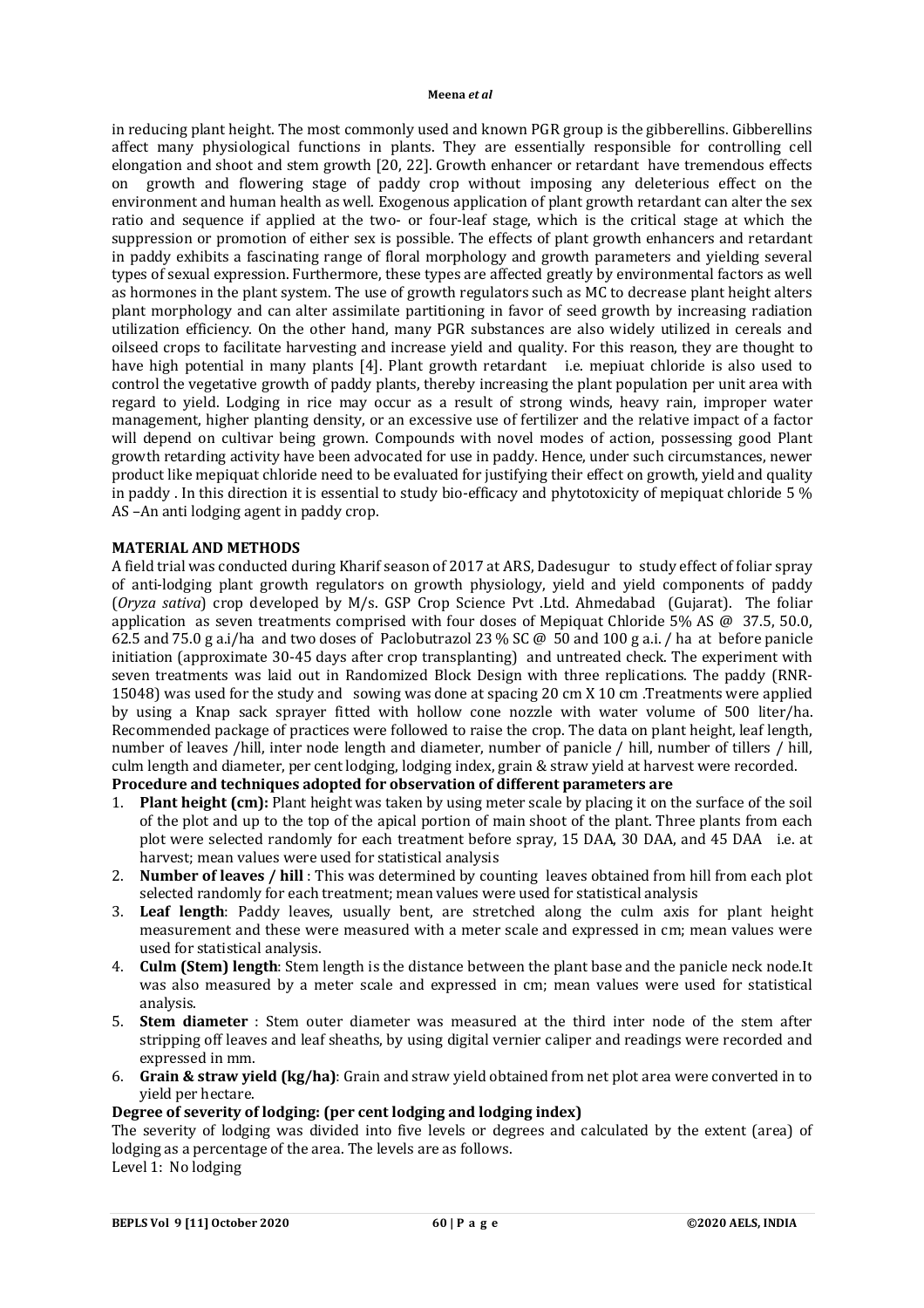Level 2: Slight lodging. Lodging area less than 20% of the total area under wheat at the given site; stems titled at an angle less than 300.

Level 3: Medium lodging. Lodging in small, scattered patches; lodging area 20% = 40% of the total area; tilt angle 300-450

Level 4: Heavy lodging. Lodging in large but scattered patches, lodging area 40% - 80% of the total area; tilt angle 450-600

Level 5: Severe lodging. Lodging in large, continuous area; lodging area more than 80% of the total area; tilt angle more than 600.

### **RESULTS AND DISCUSSION Growth physiological parameters Plant height (cm)**

The data pertaining to plant height was presented in Table 1 and indicates non significant differences on plant height before the spray but after 15 days application of mepiquat chloride 5 % AS @ 1250 ml /ha shown maximum reduction in plant height (58.5 cm ) as compared to control (65.5 cm ). A similar tread was also observed at 30 DAA and 45 DAA of mepiquat chloride 5 % AS, irrespective of doses and time of application. The mechanism of reduction in plant height with chlormequat chloride and mepiquat chloride may be ascribed to slowing down of cell division and reduction in cell expansion due to antigibberellins quality [13]. Similarly, Wanderley *et al.* [23] showed that paclobutrazol application decreased head diameter and plant height in sunflower. Spitzer *et al.* [22] reported that the application of chlormequat chloride treatments combined with ethephon reduced plant height by 63 cm, while the application of ethephon only reduced plant height by 35 cm. In another study, Koutroubas *et al*. [10] also found that paclobutrazol and MC applications did not have a significant effect on the seed yield of nonoilseed sunflower but did cause plant height to decrease by 11.1% and 11.7%, respectively. The response of plants to PGR applications can differ with plant growth stage, rates of application, and environmental conditions during the applications (Kim et al., 2003).

|                                                               | Plant height (cm)   |        |               |        |  |  |
|---------------------------------------------------------------|---------------------|--------|---------------|--------|--|--|
| <b>Treatments</b>                                             | <b>Before spray</b> | 15 DAA | <b>30 DAA</b> | 45 DAA |  |  |
| $T_1$ : Mepiquat chloride 5 % AS @ 750 ml/ha                  | 34.6                | 60.5   | 81.1          | 106.5  |  |  |
| $T_2$ : Mepiquat chloride 5 % AS @ 1000 ml/ha                 | 33.0                | 60.2   | 80.7          | 105.6  |  |  |
| T <sub>3</sub> : Mepiquat chloride 5 % AS @ 1250 ml/ha        | 33.7                | 58.5   | 77.3          | 101.7  |  |  |
| T <sub>4</sub> : Mepiquat chloride 5 % AS $\omega$ 1500 ml/ha | 35.6                | 60.8   | 81.0          | 105.9  |  |  |
| $T_5$ : Paclobutrazol 23 % SC @ 200 ml/ha                     | 34.0                | 61.6   | 81.7          | 106.6  |  |  |
| $T_6$ : Paclobutrazol 23 % SC @ 400 ml/ha                     | 35.7                | 61.3   | 81.3          | 106.5  |  |  |
| $T_7$ : Untreated control (Water spray)                       | 34.6                | 65.5   | 82.4          | 107.3  |  |  |
| S.Em $(\pm)$                                                  | 2.12                | 1.24   | 1.09          | 1.15   |  |  |
| $C.D. @ 5\%$                                                  | <b>NS</b>           | 2.72   | 3.25          | 3.28   |  |  |

**Table 1. Effect of foliar spray of mepiquat chloride 5 % AS on plant height of paddy**

# DAA= Days after application

# **Culm (stem) length (cm)**

The data on clum (stem) length (cm) was depicted in Table 2 and indicates non significant differences on clum (stem) length (cm) before the spray but 15 days after application of mepiquat chloride 5 % AS @ 1250 ml /ha at panicle initiation stage recorded maximum reduction in culm (stem) length (55.1 cm ) as compared to control (62.3 cm). A similar tread was also observed at 30 DAA and 45 DAA of Mepiquat chloride 5 % AS , irrespective of doses and time of application. It is well known that it is effective in reducing plant height. Decreasing gibberellin can affect the movement among cells due to decreased cell wall relaxation, decreased cell wall plasticity, and increased cell wall stiffness, thus inhibiting cell elongation and replication. This causes reduced plant height [2, 6]. PGRs such as MC, a gibberellic acid inhibitor, can inhibit increases in plant height, leading to thicker stems. It has also been reported by many researchers that plant height has been reduced by PGRs in different plants [12, 7, 2, 4, 6]. It was found in a study by Spitzer *et al*. [22] that the plant height of sunflower was reduced by 63 cm with application of chlormequat chloride plus ethephon and by 35 cm with only the application of ethephon. A study by Koutroubas *et al*. [9] also demonstrated that different PGR applications or combinations reduced plant height in sunflower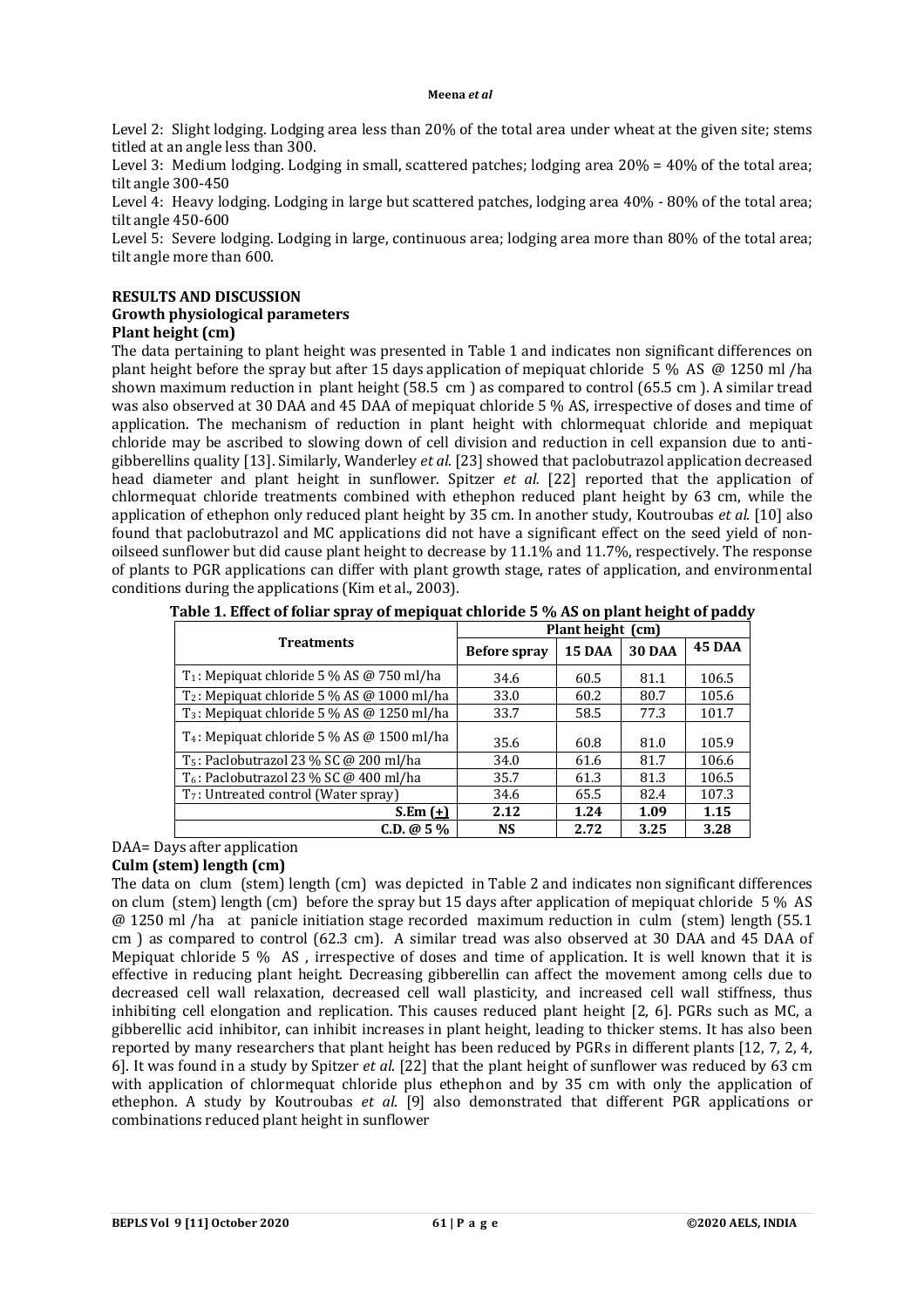|                                                                    | $\alpha$ $\alpha$ $\beta$ $\alpha$ $\beta$ $\beta$ $\alpha$ $\alpha$ $\beta$<br>Culm (stem) length (cm) |                  |                  |                  | Culm (stem) diameter (cm) |                  |                  |                  |
|--------------------------------------------------------------------|---------------------------------------------------------------------------------------------------------|------------------|------------------|------------------|---------------------------|------------------|------------------|------------------|
| <b>Treatments</b>                                                  | <b>Before</b><br>spray                                                                                  | 15<br><b>DAA</b> | 30<br><b>DAA</b> | 45<br><b>DAA</b> | <b>Before</b><br>spray    | 15<br><b>DAA</b> | 30<br><b>DAA</b> | 45<br><b>DAA</b> |
| T <sub>1</sub> : Mepiquat chloride 5 % AS $\omega$<br>750 ml/ha    | 32.1                                                                                                    | 57.1             | 68.9             | 87.8             | 2.52                      | 2.55             | 2.92             | 3.12             |
| T <sub>2</sub> : Mepiquat chloride 5 % AS $\omega$<br>$1000$ ml/ha | 30.5                                                                                                    | 56.8             | 68.5             | 87.4             | 2.65                      | 2.68             | 2.95             | 3.25             |
| T <sub>3</sub> : Mepiquat chloride 5 % AS @<br>1250 ml/ha          | 31.2                                                                                                    | 55.1             | 65.1             | 83.5             | 2.72                      | 2.75             | 3.01             | 3.78             |
| T <sub>4</sub> : Mepiquat chloride 5 % AS @<br>1500 ml/ha          | 33.1                                                                                                    | 57.4             | 68.8             | 87.7             | 2.71                      | 2.73             | 2.96             | 3.35             |
| T <sub>5</sub> : Paclobutrazol 23 % SC $\omega$<br>200 ml/ha       | 31.5                                                                                                    | 58.2             | 69.5             | 88.4             | 2.68                      | 2.69             | 2.98             | 3.45             |
| T <sub>6</sub> : Paclobutrazol 23 % SC @<br>400 ml/ha              | 33.2                                                                                                    | 57.9             | 69.1             | 88.3             | 2.69                      | 2.71             | 2.90             | 3.49             |
| T <sub>7</sub> : Untreated control (Water<br>spray)                | 32.1                                                                                                    | 62.3             | 70.2             | 89.1             | 2.50                      | 2.53             | 2.85             | 2.98             |
| S.Em $(\pm)$                                                       | 2.12                                                                                                    | 0.24             | 0.10             | 0.45             | 0.12                      | 0.24             | 0.10             | 0.45             |
| $C.D. @ 5\%$                                                       | NS                                                                                                      | 0.72             | 0.32             | 1.15             | <b>NS</b>                 | NS               | <b>NS</b>        | <b>NS</b>        |

**Table 2. Effect of foliar spray of mepiquat chloride 5 % AS on culm (stem) length and Culm (stem) diameter (cm) of paddy**

DAA= Days after application

# **Culm (stem) diameter (cm)**

The data on clum (stem) diameter was depicted in Table 2 and indicates non significant differences on clum (stem) diameter at all the growth stages of paddy but 15 Days After Application of Mepiquat chloride 5 % AS @ 1250 ml /ha at panicle initiation stage recorded higher values (2.75 cm) of clum (stem) diameter as compared to control (2.53 cm). A similar tread was also observed at 30 DAA and 45 DAA of Mepiquat chloride 5 % AS, irrespective of doses and time of application. The neck diameter was observed to be maximum (2.15 cm) under 125 g a.i.ha-1 of mepiquat chloride at 35 DAT. It was closely followed by 125 g a.i.ha-1 of mepiquat chloride at 50 DAT (2.04 cm). It was the minimum (1.71 cm)in control. The thickness of the stem (neck) is the important parameter since it is the neck which is ultimately going to be converted into bulb. Hence, more the thickness of the neck more will be the bulb size and yield. These results corroborate the findings of Singh et al.(2003) in onion. The MC applications led to an increase in stem diameter compared to control plots; the highest increase (12.30%) was obtained from the MC application of 60 g a.i. ha–1. Stem diameter decreased with the proceeding growth stages, with the highest value from the first growth stage (V4). PGRs can cause thickened stems by inhibiting the increase in plant height. A similar situation occurred in our study, in which stem thickness increased with MC application. It is thought that the increase in stem thickness may likely be due to reduced plant height. The study by Koutroubas *et al.* [10] reported that there was no significant difference in stem diameter among the various growth stages, while paclobutrazol, MC, and chlormequat chloride applications increased stem thickness. Similarly, in another study on sunflower, Lovett and Campbell [14] showed that chlormequat chloride applications increased stem diameter.

# **Leaf length (cm) & inter node length**

The leaf length & inter node length of paddy increased along with increase in foliar application of mepiquat chloride 5 % AS at panicle initiation stage (Table 4) . At 15 days after application of mepiquat chloride 5 % @ 1250 ml /ha shown statistically significant maximum value of leaf length (50.1 cm ) & inter node length (12.5 cm) as compared to control (46.2 cm & 15.2 cm) which was on par with application of mepiquat chloride 5 % AS @ 1500 ml /ha. A similar trend was also observed in leaf length& inter node length of paddy at 30 DAA of mepiquat chloride 5 % AS, irrespective of doses and time of application. The MC applications led to an increase in stem diameter compared to control plots; the highest increase (12.30%) was obtained from the MC application of 60 g a.i. ha–1. Stem diameter decreased with the proceeding growth stages, with the highest value from the first growth stage (V4). PGRs can cause thickened stems by inhibiting the increase in plant height. A similar situation occurred in our study, in which stem thickness increased with MC application. It is thought that the increase in stem thickness may likely be due to reduced plant height. The study by Koutroubas *et al.* [9] reported that there was no significant difference in stem diameter among the various growth stages, while paclobutrazol, MC, and chlormequat chloride applications increased stem thickness. Similarly, in another study on sunflower, Lovett and Campbell [14] showed that chlormequat chloride applications increased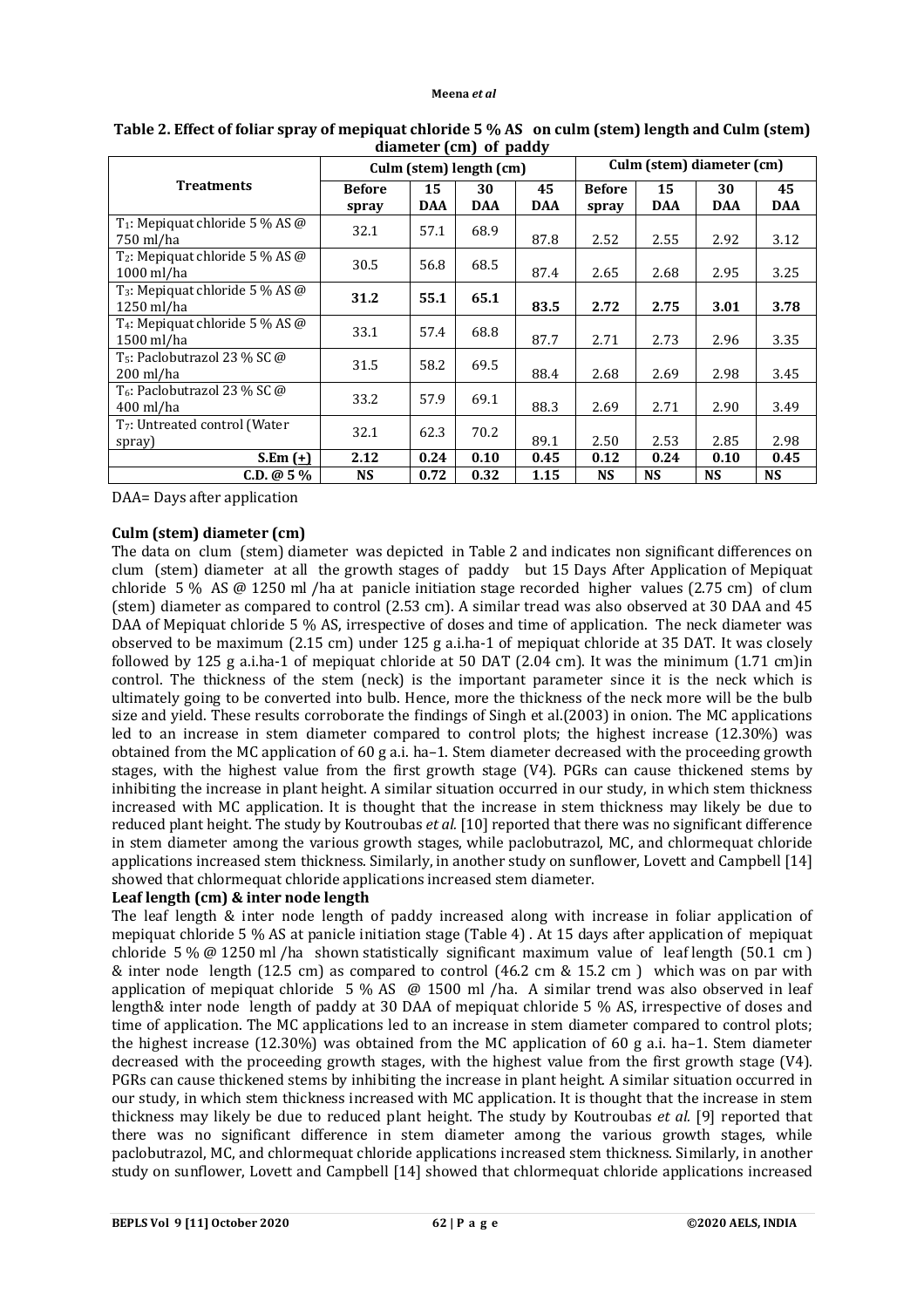stem diameter. . Similar results of mepiquat chloride (MC), which is a gibberellin acid inhibitor, inhibits cell elongation and limits overgrowth in plants. It also decreases the length of internodes and partially leaf area in plants and increases the concentration of chlorophyll in plant leaves, thus yielding increases of up to nearly 20% in plants treated with MC [25].

|                                                              |                        | Leaf length (cm) |                  | Inter node length (cm) |                  |                  |  |
|--------------------------------------------------------------|------------------------|------------------|------------------|------------------------|------------------|------------------|--|
| <b>Treatments</b>                                            | <b>Before</b><br>spray | 15<br><b>DAA</b> | 30<br><b>DAA</b> | <b>Before</b><br>spray | 15<br><b>DAA</b> | 30<br><b>DAA</b> |  |
| $T_1$ : Mepiquat chloride 5 % AS @ 750<br>ml/ha              | 23.0                   | 48.1             | 52.5             | 5.21                   | 13.9             | 16.1             |  |
| T <sub>2</sub> : Mepiquat chloride 5 % AS $@$ 1000<br>ml/ha  | 23.2                   | 48.3             | 53.2             | 4.23                   | 13.8             | 15.9             |  |
| T <sub>3</sub> : Mepiquat chloride $5\%$ AS @ 1250<br>ml/ha  | 25.1                   | 50.1             | 55.2             | 4.15                   | 12.5             | 15.1             |  |
| $T_4$ : Mepiquat chloride 5 % AS @ 1500<br>ml/ha             | 24.6                   | 49.8             | 54.5             | 5.65                   | 12.9             | 15.5             |  |
| T <sub>5</sub> : Paclobutrazol 23 % SC $\omega$ 200<br>ml/ha | 21.8                   | 47.0             | 48.8             | 5.84                   | 14.5             | 16.9             |  |
| $T_6$ : Paclobutrazol 23 % SC @ 400<br>ml/ha                 | 22.6                   | 47.5             | 49.2             | 6.32                   | 14.3             | 16.8             |  |
| T <sub>7</sub> : Untreated control (Water spray)             | 20.2                   | 46.2             | 48.0             | 5.25                   | 15.2             | 17.3             |  |
| S.Em $(+)$                                                   | 2.65                   | 0.10             | 0.25             | 1.95                   | 0.15             | 0.17             |  |
| $C.D. @ 5\%$                                                 | <b>NS</b>              | 0.32             | 0.75             | <b>NS</b>              | 0.46             | 0.52             |  |

**Table 4: Effect of foliar spray of mepiquat chloride 5 % AS on leaf length (cm) of paddy**

DAA= Days after application

# **Number of leaves / hill & number of tillers /hill**

According to the data in Table 5 on number of leaves / hill & number of tillers /hill of paddy crop was increased along with increase in foliar application of mepiquat chloride 5 % AS at panicle initiation stage . At 15 days after application of mepiquat chloride 5 % @ 1250 ml /ha shown statistically significant maximum value of number of leaves / hill (41.2 ) & number of tillers /hill (12.1) as compared to control (35.4 & 10.4), respectively which was onpar with application of mepiquat chloride 5 % AS @ 1500 ml /ha. A similar trend was also observed in Number of leaves / hill of paddy crop at 30 DAA of mepiquat chloride 5 % AS, irrespective of doses and time of application. This may be due to the ability of growth retardants to delay senescence of leaf by arresting the chlorophyll degradation and protease activity and promoting. Identical results have also been reported by Memane *et al*. [15] for the effect of cycocel (1000 ppm) on number of leaves in garlic. Prakash *et al*. [16] reported an increase in number of leaves by growth regulators in blackgram.

| Table 5: Effect of foliar spray of mepiquat chloride 5 % AS on number of leaves/hill and number of |  |
|----------------------------------------------------------------------------------------------------|--|
| tillers /hill of paddy                                                                             |  |

|                                                                    | No. of leaves/hill     |                  |                  | Number of tillers /hill |                  |                  |  |
|--------------------------------------------------------------------|------------------------|------------------|------------------|-------------------------|------------------|------------------|--|
| <b>Treatments</b>                                                  | <b>Before</b><br>spray | 15<br><b>DAA</b> | 30<br><b>DAA</b> | <b>Before</b><br>spray  | 15<br><b>DAA</b> | 30<br><b>DAA</b> |  |
| T <sub>1</sub> : Mepiquat chloride 5 % AS $@$ 750<br>ml/ha         | 16.2                   | 38.2             | 47.1             | 6.25                    | 11.5             | 12.4             |  |
| T <sub>2</sub> : Mepiquat chloride 5 % AS $\omega$<br>$1000$ ml/ha | 15.4                   | 38.6             | 47.2             | 3.25                    | 11.4             | 11.6             |  |
| T <sub>3</sub> : Mepiquat chloride 5 % AS $\omega$<br>$1250$ ml/ha | 15.9                   | 41.2             | 50.2             | 6.12                    | 12.1             | 12.9             |  |
| T <sub>4</sub> : Mepiquat chloride 5 % AS $\omega$<br>1500 ml/ha   | 14.8                   | 40.5             | 49.5             | 4.25                    | 10.2             | 11.5             |  |
| T <sub>5</sub> : Paclobutrazol 23 % SC @ 200<br>ml/ha              | 14.2                   | 37.6             | 45.2             | 5.21                    | 10.8             | 12.5             |  |
| T <sub>6</sub> : Paclobutrazol 23 % SC @ 400<br>ml/ha              | 15.3                   | 37.8             | 46.5             | 4.15                    | 10.6             | 11.2             |  |
| T <sub>7</sub> : Untreated control (Water spray)                   | 13.2                   | 35.4             | 41.2             | 5.21                    | 10.4             | 12.5             |  |
| S.Em $(\pm)$                                                       | 1.85                   | 0.24             | 0.28             | 2.12                    | 2.54             | 3.11             |  |
| $C.D. @ 5\%$                                                       | <b>NS</b>              | 0.73             | 0.85             | <b>NS</b>               | <b>NS</b>        | <b>NS</b>        |  |

DAA= Days after application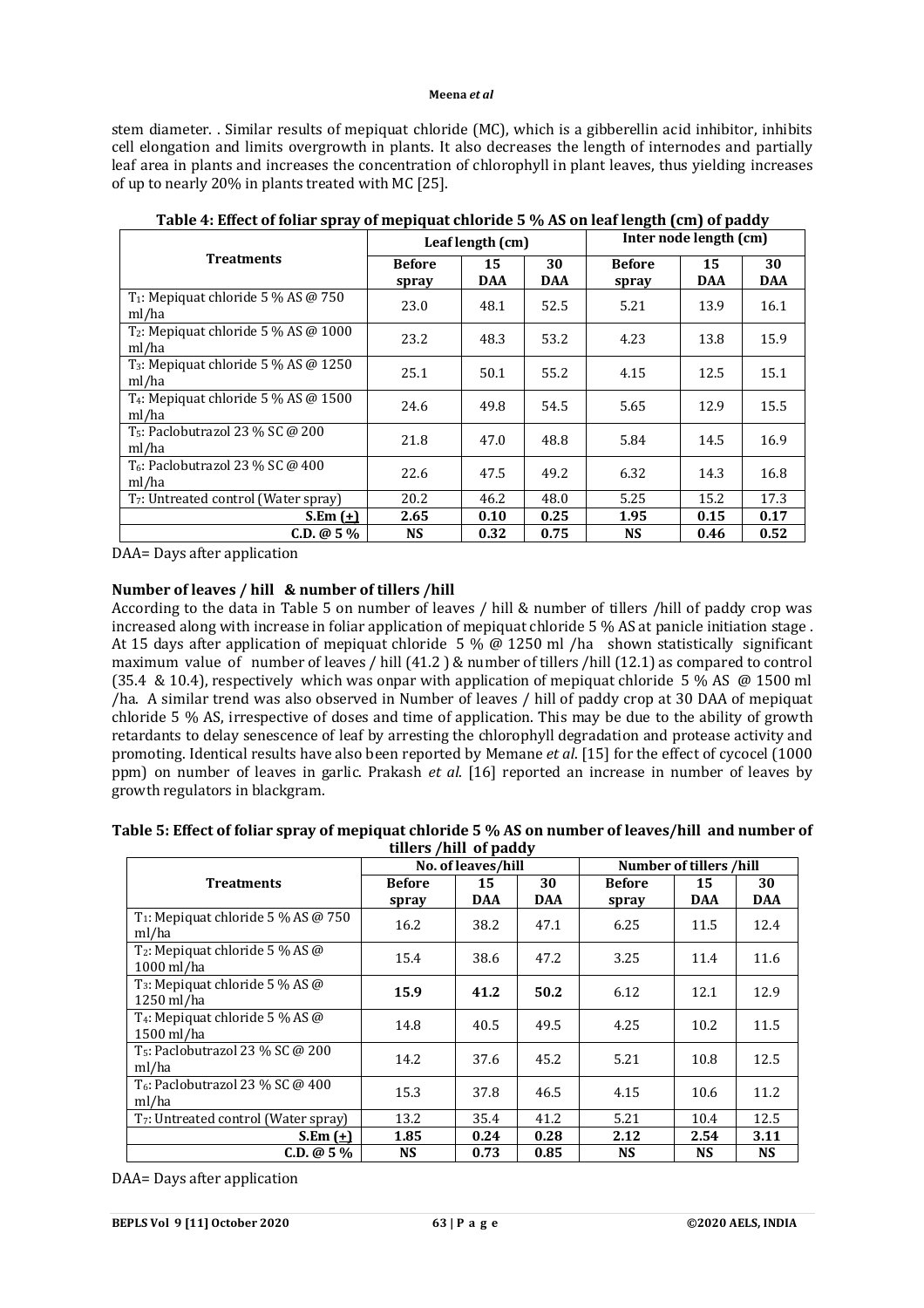# **Per cent lodging and lodging index**

According to the data depicted in Table 6 on per cent lodging and lodging index of paddy crop was decreased along with increase in foliar application of mepiquat chloride 5 % AS at panicle initiation stage. At the harvest the foliar application of mepiquat chloride 5 %  $\omega$  1250 ml /ha shown statistically significant minimum value of per cent lodging and lodging index (2.05 and 4.50, respectively ) as compared to control (8.64 and 15.4, respectively ) which was onpar with application of mepiquat chloride 5 % AS @ 1500 ml /ha. Resistance to lodging differs considerably among genotypes due to the differences in plant height and root development [24, 9].

| <b>Treatments</b>                                         | No. of plants/ $m2$ | No. of plants lodged/m <sup>2</sup> | Lodging $(\% )$ | <b>Lodging index</b> |
|-----------------------------------------------------------|---------------------|-------------------------------------|-----------------|----------------------|
| $T_1$ : Mepiquat chloride 5 % AS<br>@ 750 ml/ha           | 620                 | 17                                  | 2.74            | 7.02                 |
| $T_2$ : Mepiquat chloride 5 % AS<br>@ 1000 ml/ha          | 580                 | 16                                  | 2.76            | 6.99                 |
| $T_3$ : Mepiquat chloride 5 % AS<br>@ 1250 ml/ha          | 575                 | 11                                  | 2.05            | 4.50                 |
| T <sub>4</sub> : Mepiquat chloride 5 % AS<br>@ 1500 ml/ha | 620                 | 13                                  | 2.10            | 4.65                 |
| $T_5$ : Paclobutrazol 23 % SC @<br>$200$ ml/ha            | 625                 | 20                                  | 3.20            | 9.58                 |
| T <sub>6</sub> : Paclobutrazol 23 % SC @<br>$400$ ml/ha   | 560                 | 19                                  | 3.39            | 10.5                 |
| T <sub>7</sub> : Untreated control (Water<br>spray)       | 625                 | 54                                  | 8.64            | 15.4                 |
| S.Em $(+)$                                                | 8.41                | 0.41                                | <b>NA</b>       | <b>NA</b>            |
| $C.D. @ 5\%$                                              | 25.2                | 1.25                                | NA              | <b>NA</b>            |

**Table 6: Effect of foliar spray of mepiquat chloride 5 % AS on lodging per cent in paddy**

DAA= Days after application, NA - Not Applicable

# **Yield and yield components**

According to the data in Table 7 on yield and yield components of paddy crop was increased along with increase in foliar application of mepiquat chloride 5 % AS at panicle initiation stage. At harvest the application of mepiquat chloride 5 %  $\omega$  1250 ml /ha shown statistically significant maximum value of yield and yield components viz., number of panicle / hill (9.56 ), panicle length (21.5 cm) , grain yield  $(5024 \text{ kg/ha})$  and straw yield  $(5534 \text{ kg/ha})$  as compared to control  $(7.10, 19.2 \text{ cm}$ ,  $4512 \text{ kg/ha}$  and 4873 kg /ha, respectively) which was on par with application of mepiquat chloride 5 % AS @ 1500 ml /ha, irrespective of doses and time of application .The reduction in plant height by growth regulators and chemicals was effective in moderating the vegetative growth by mobilizing the photosynthates from other parts to the bulbs and activating synthetic enzymes thereby increasing the bulb size. The results are in conformity with the findings of Singh *et al*. [20]. The bulb yield had significant positive association with number of leaves, bulb length and chlorophyll content indicating the importance of these parameters in improving the yield potential of onion. The maximum yield per plot and yield per ha (53.27 kg and 295.93 tonnes, respectively) was observed with 125 g a.i.ha-1 of mepiquat chloride at 35 DAT. The minimum yield per plot and yield per ha (45.80 kg and 254.44 tonnes respectively) was recorded in control. The production of large sized bulbs with the growth retardant may be attributed to the fact that growth regulators remain physiologically more active to build up sufficient food reserves for developing bulbs which ultimately lead to increased total yields [15]. Similar findings regarding the yield have also been reported by Reddy [17]. Kumar *et al.* [11] found that mepiquat chloride @ 100 ppm as foliar spray at 30 and 45days after planting proved to be most effective to boost growth, yield and quality parameters followed by CCC @ 750 ppm. Anitha *et al*. [1] reported that different PGRs in sunflower, including salicylic acid, brassinosteroid, triiodobenzoic acid, and MC, increased 1000-achene weight, and the highest increase in 1000-achene weight was obtained from salicylic acid (6.30 g) and MC (5.25 g) applications relative to the control plots (3.72 g). It was reported in a similar study by Koutroubas *et al.* [9] that in sunflower PGR applications (paclobutrazol, MC, and chlormequat chloride) had a negative effect on 1000 achene weight. Similarly, there are many studies reporting beneficial effects of MC on plants such as peas, cotton, barley, and canola [2, 18, 7,3]. MC application has an effect on yield likely due to the fact that it promotes the physiological process in many plants, because of an increase in carbon dioxide uptake and fixation by plant leaves. MC applications may expand xylem transmission ducts in plant stems. This could possibly increase water and nutrient element uptake of plants [5]. The beneficial effect of MC and other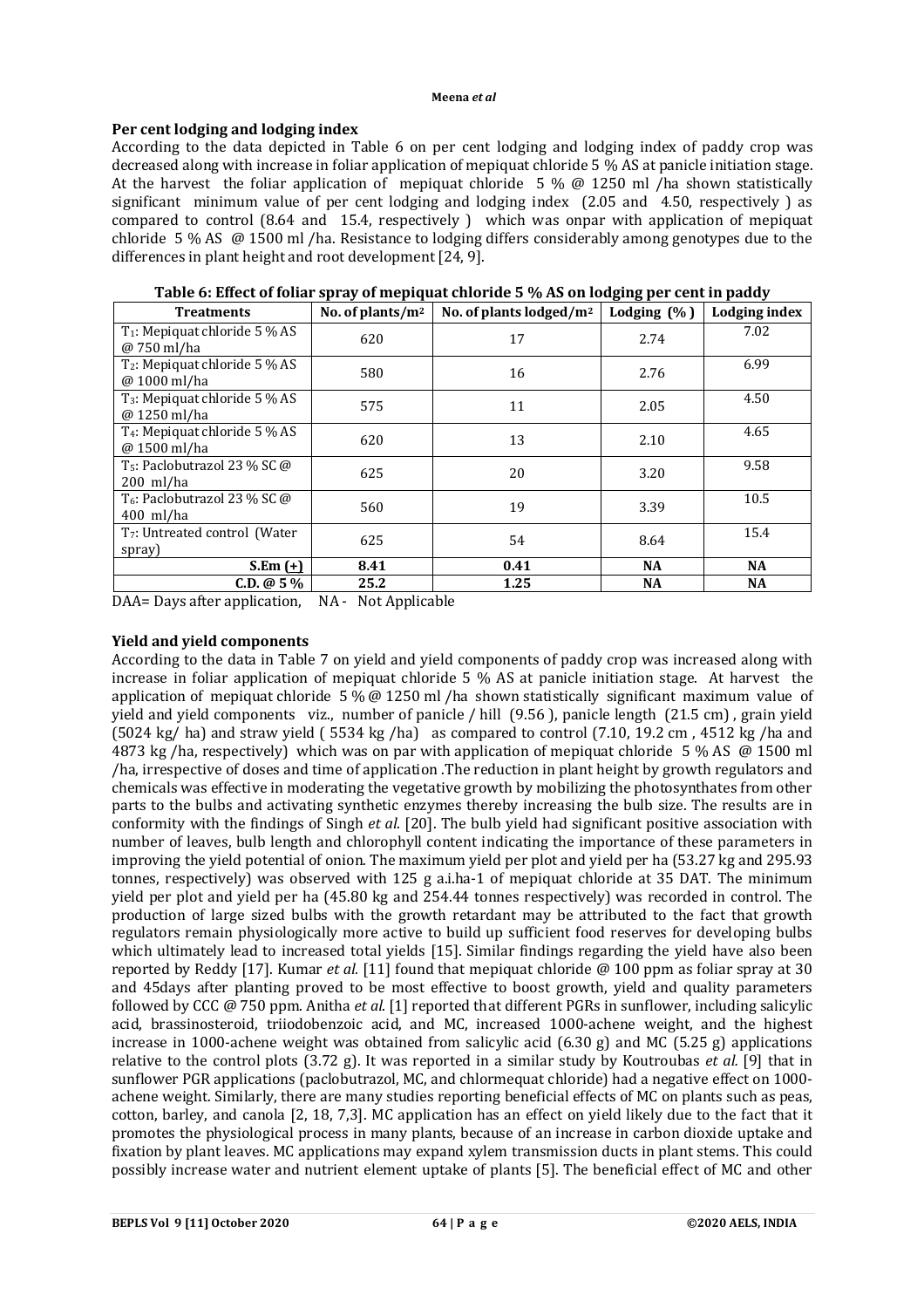PGRs on plants may be related to increased photosynthesis activity due to increased leaf area, dry substance ratio, net assimilation ratio, and leaf chlorophyll concentration by increasing photosynthesis activity in sunflower [1].

| <b>Treatments</b>                                                | No. of<br>panicles/hill | Panicle<br>length<br>(cm) | Grain<br>vield<br>(kg/ha) | <b>Straw</b><br>vield<br>(kg/ha) | $\frac{0}{0}$<br>increase<br>in yield |
|------------------------------------------------------------------|-------------------------|---------------------------|---------------------------|----------------------------------|---------------------------------------|
| T <sub>1</sub> : Mepiquat chloride 5 % AS $@$ 750<br>ml/ha       | 7.89                    | 20.1                      | 4789                      | 5172                             | 6.14                                  |
| $T_2$ : Mepiquat chloride 5 % AS @ 1000<br>ml/ha                 | 8.10                    | 20.2                      | 4815                      | 5200                             | 6.72                                  |
| T <sub>3</sub> : Mepiquat chloride $5\%$ AS @ 1250<br>ml/ha      | 9.56                    | 21.5                      | 5024                      | 5534                             | 13.6                                  |
| T <sub>4</sub> : Mepiquat chloride 5 % AS $\omega$ 1500<br>ml/ha | 9.12                    | 21.0                      | 5009                      | 5413                             | 11.2                                  |
| $T_5$ : Paclobutrazol 23 % SC @ 200 ml/ha                        | 7.55                    | 19.5                      | 4615                      | 4984                             | 2.28                                  |
| $T_6$ : Paclobutrazol 23 % SC @ 400 ml/ha                        | 7.85                    | 19.8                      | 4716                      | 5093                             | 4.52                                  |
| T <sub>7</sub> : Untreated control (Water spray)                 | 7.10                    | 19.2                      | 4512                      | 4873                             | $\overline{\phantom{a}}$              |
| $S.Em (+)$                                                       | 0.15                    | 0.20                      | 38.4                      | 41.8                             | ۰                                     |
| $C.D. @ 5\%$                                                     | 0.45                    | 0.62                      | 115.2                     | 125.3                            | <b>NA</b>                             |

| Table 7: Effect of foliar spray of mepiquat chloride 5 % AS on yield and yield components of |  |
|----------------------------------------------------------------------------------------------|--|
| paddy                                                                                        |  |

DAA= Days after application

### **CONCLUSIONS**

In conclusion, in this study, the plant height & lodging per cent has been reduced due to foliar application of mepiquat chloride @ 5 % AS @ 62.5 a.g.i /ha at panicle initiation stage from as compared to control. Leaf length and while number of leaves per hill, number of plants/m<sup>2</sup> and number of tillers have been improved significantly. On the basis of present study results , it can be concluded that the application of mepiquat chloride 5 % AS @ 62.5 a.g.i /ha corresponding to commercial product rate @ 1250 ml /ha (T3) before panicle initiation (30-45 DAT ) on paddy crop found to be safe and effectively reducing the crop lodging and improving the yield and yield component as well.

### **ACKNOWLEDGEMENT**

The authors are highly thankful to the M/s GSP Crop Sciences Company, Ahmadabad, Gujarat for providing financial help and in similar way to Director of Research, UAS, Raichur for all facilities and infrastructure and shown his keen interest to carry out the research work smoothly.

### **AUTHORS' CONTRIBUTION**

All authors had direct participation in the execution of the experiment, writing the paper script and adequate review of this research article.

### **REFERENCES**

- 1. Anitha R, Sritharan N, Vanangamudi M, and Jeyakumar P (2007). Effect of certain plant growth regulators on growth and yield of sunflower. Plant Arch 7: 309-312
- 2. Biles SP, and Cothren J.T.(2001). Flowering and yield response of cotton to application of mepiquat chloride and PGR-IV. Crop Sci 41: 1834-1837
- 3. Elkoca E, Kantar F (2006). Response of pea (*Pisum sativum* L.) to mepiquat chloride under varying application doses and stages. J Agron Crop Sci 192: 102-110
- 4. Espindula M.C, Rocha V.S, Grossı JAS, Souza M.A, Souza L.T, and Favarato L.F (2009). Use of growth retardants in wheat. Planta Daninha 27: 2379-387. 479
- 5. Gausmann H.W, Walter H, Rittig F.R, Escobar D.E, and Rodriguez R.R (1980). Effect of mepiquat chloride (Pix) on CO2 uptake of cotton plant leaves. In: Proceedings of the Plant Growth Regulator Working Group, pp. 1-6.
- 6. Gencsoylu I (2009). Effect of plant growth regulators on agronomic characteristics, lint quality, pests, and predators in cotton. J Growth Regul 28: 147-153
- 7. Iqbal M, Iqbal M.Z, Khan R.S.A, Hayat K, and Chang M.A (2004). Response of new cotton variety MNH-700 to mepiquat chloride under varying plant population. Pak J Biol Sci 7: 1898-1902.
- 8. Kim S.K, Lee S.C, Lee B.H, Choi H.J, Kim K.U, and Lee I.J (2003). Bulbil formation and yield responses of Chinese yam to application of gibberellic acid, mepiquat chloride and trinexapac-ethyl. J Agron Crop Sci 189: 255-260.
- 9. Koutroubas S.D, Vassiliou G, and Damalas C.A (2014). Sunflower morphology and yield as affected by foliar applications of plant growth regulators. Int J Plant Product 8: 215-230.